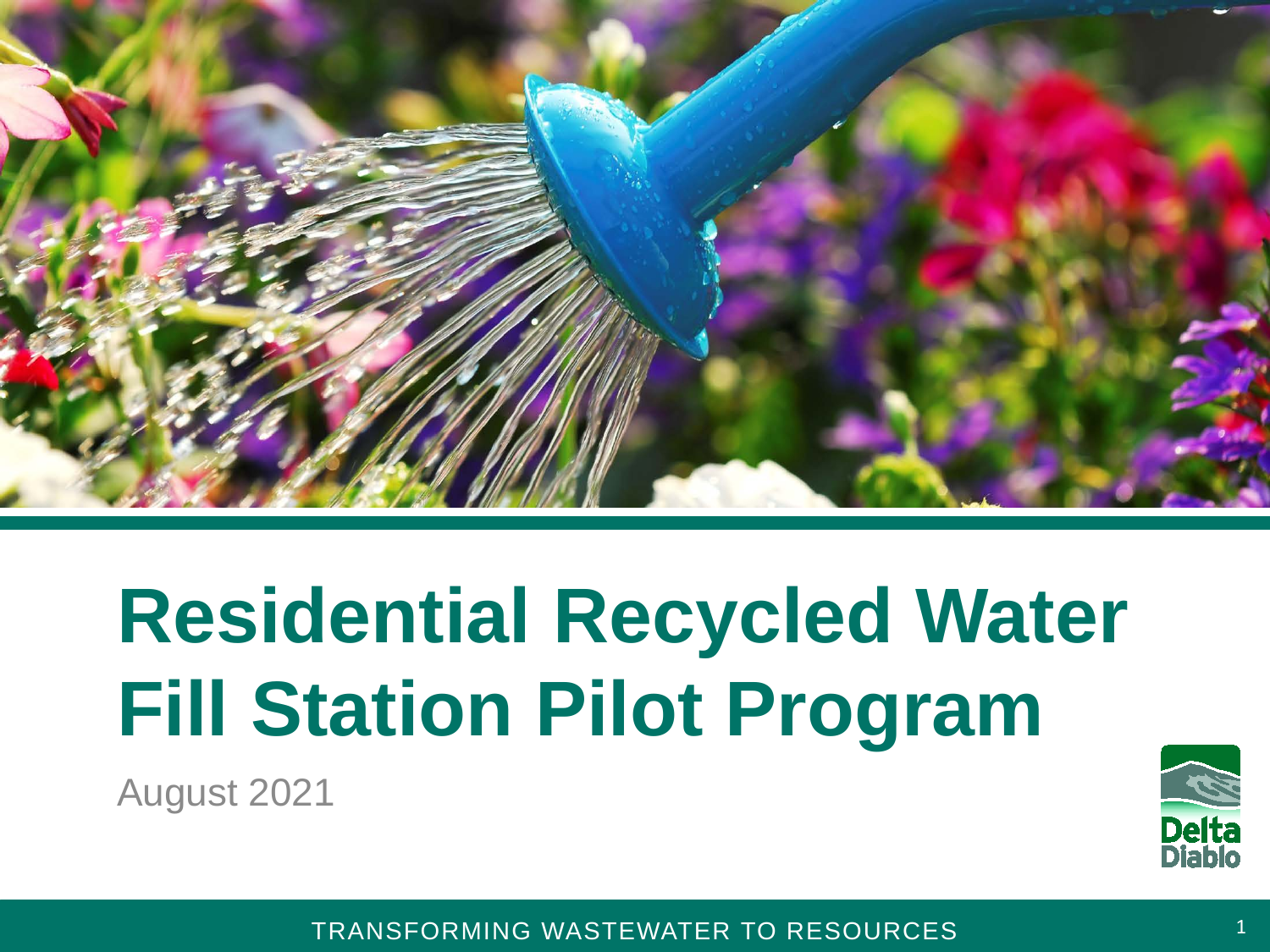#### **What is Recycled Water?**



Recycled water is wastewater that has received additional treatment so it can be used for many applications such as landscape and food crop irrigation, dust control, decorative fountains and toilet flushing. The level of treatment determines the approved uses.

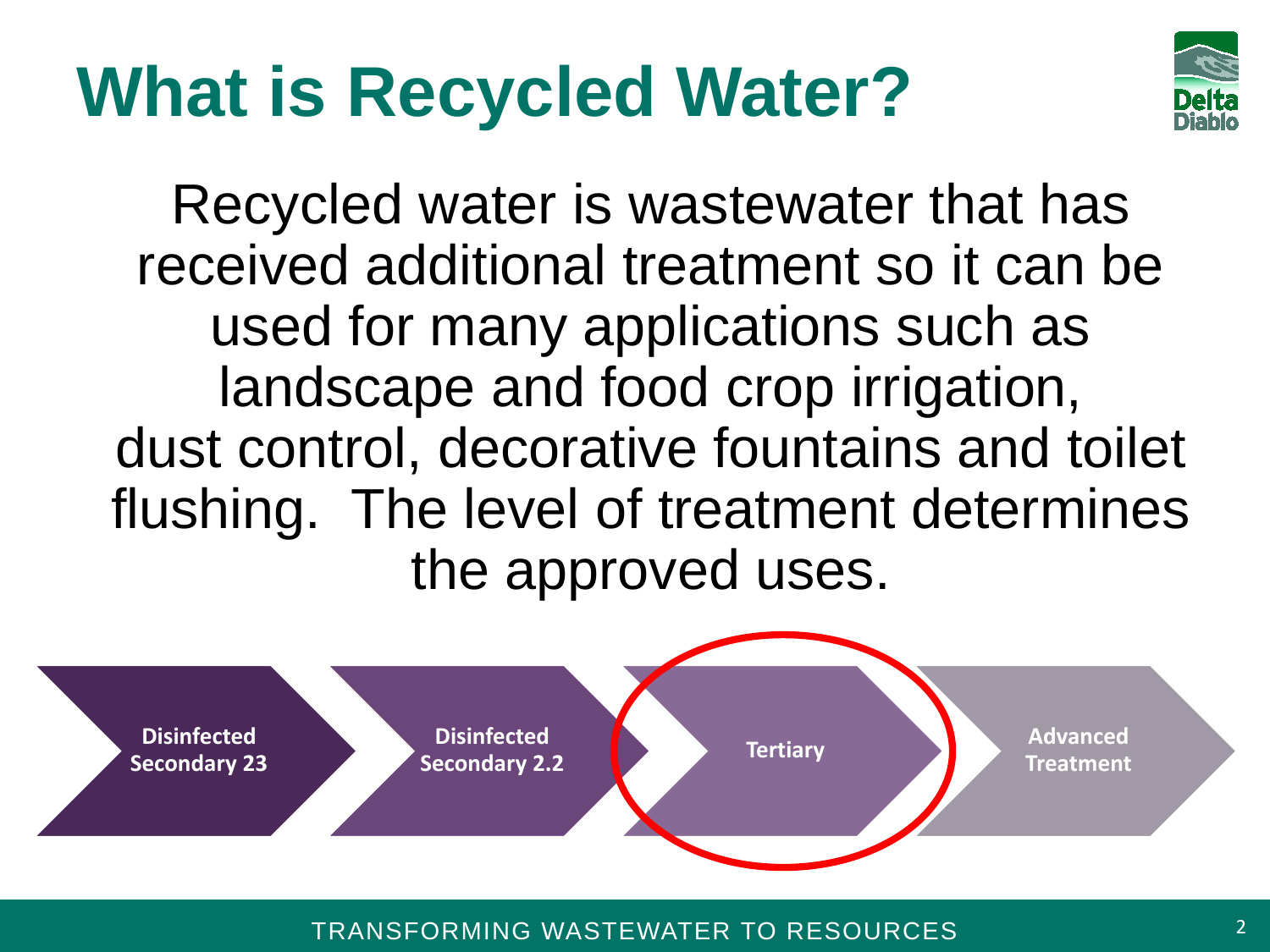#### **One Water**



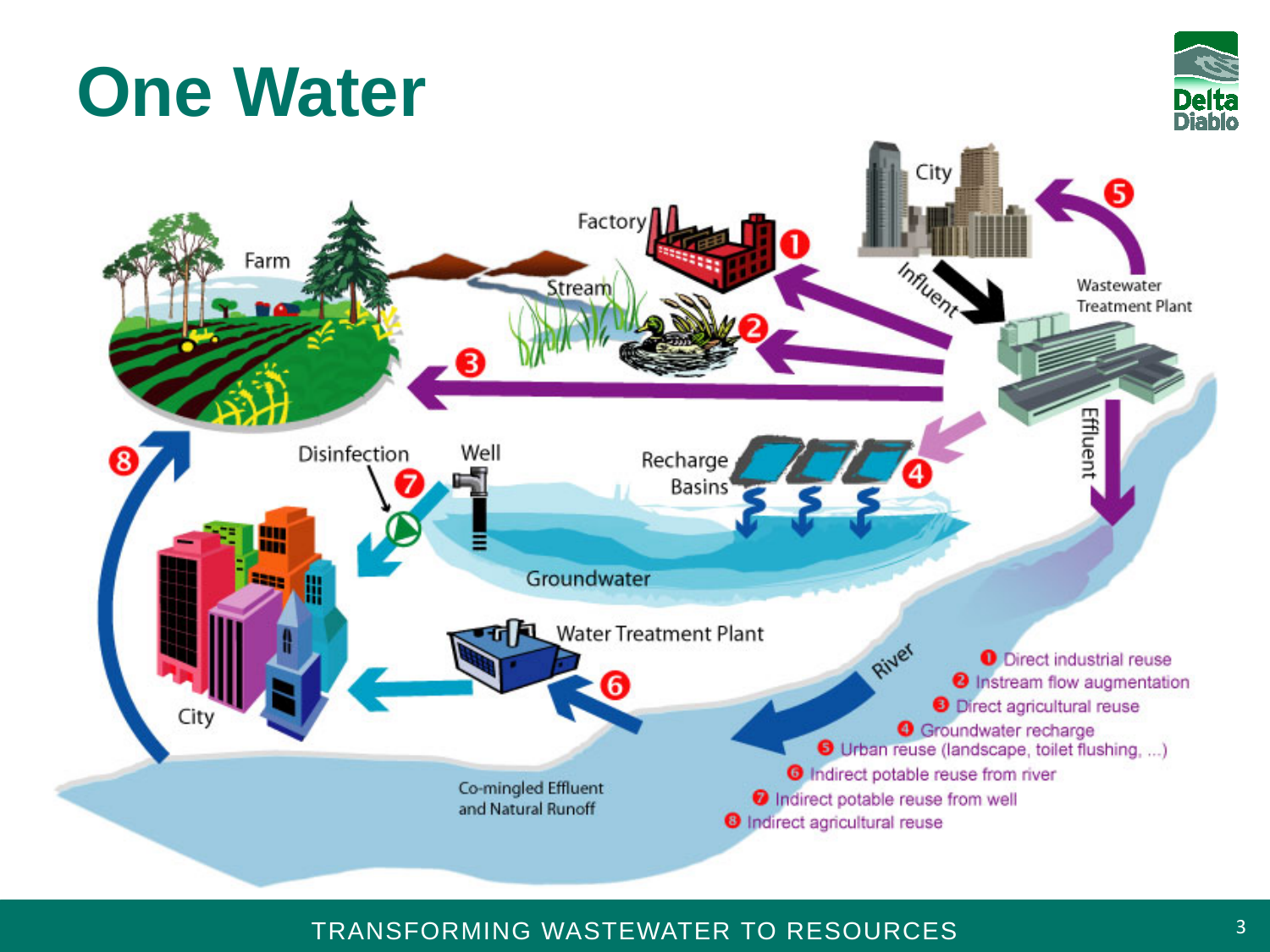## **Recycled Water Facility**



- Built in 2000 through a partnership with Calpine
- Produces an average of 6.4 million gallons per day
- Used for cooling towers, golf courses and municipal parks and sites
- Has produced 44.5 billion gallons of recycled water to date

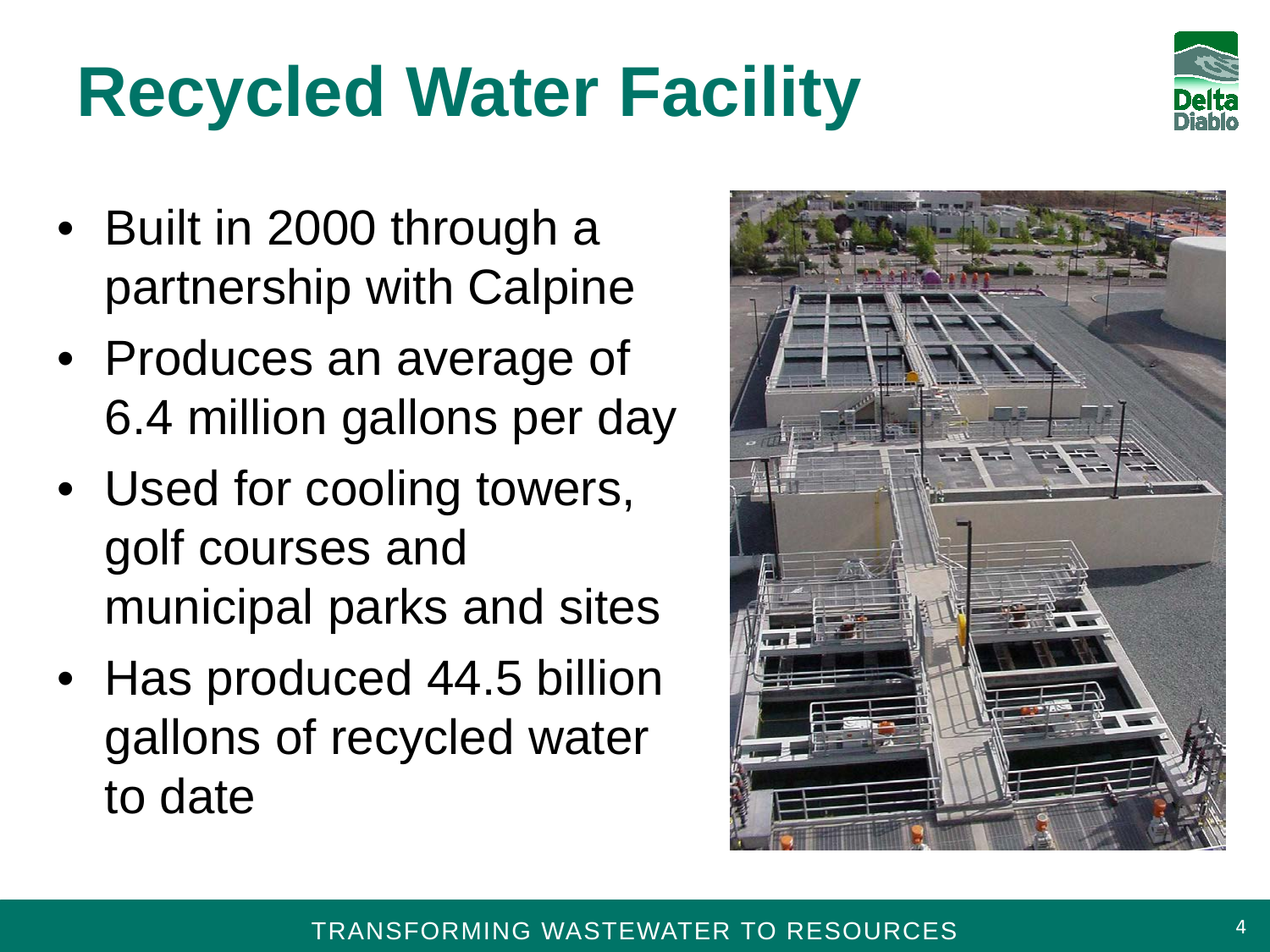# **DO NOT Use Recycled Water For**

- Drinking
- Cooking or use in the kitchen
- Bathing or Showering
- Filling swimming pools or spas
- Children's water toys
- Connection to the household domestic plumbing or irrigation system
- Discharge to the street gutter or storm drain



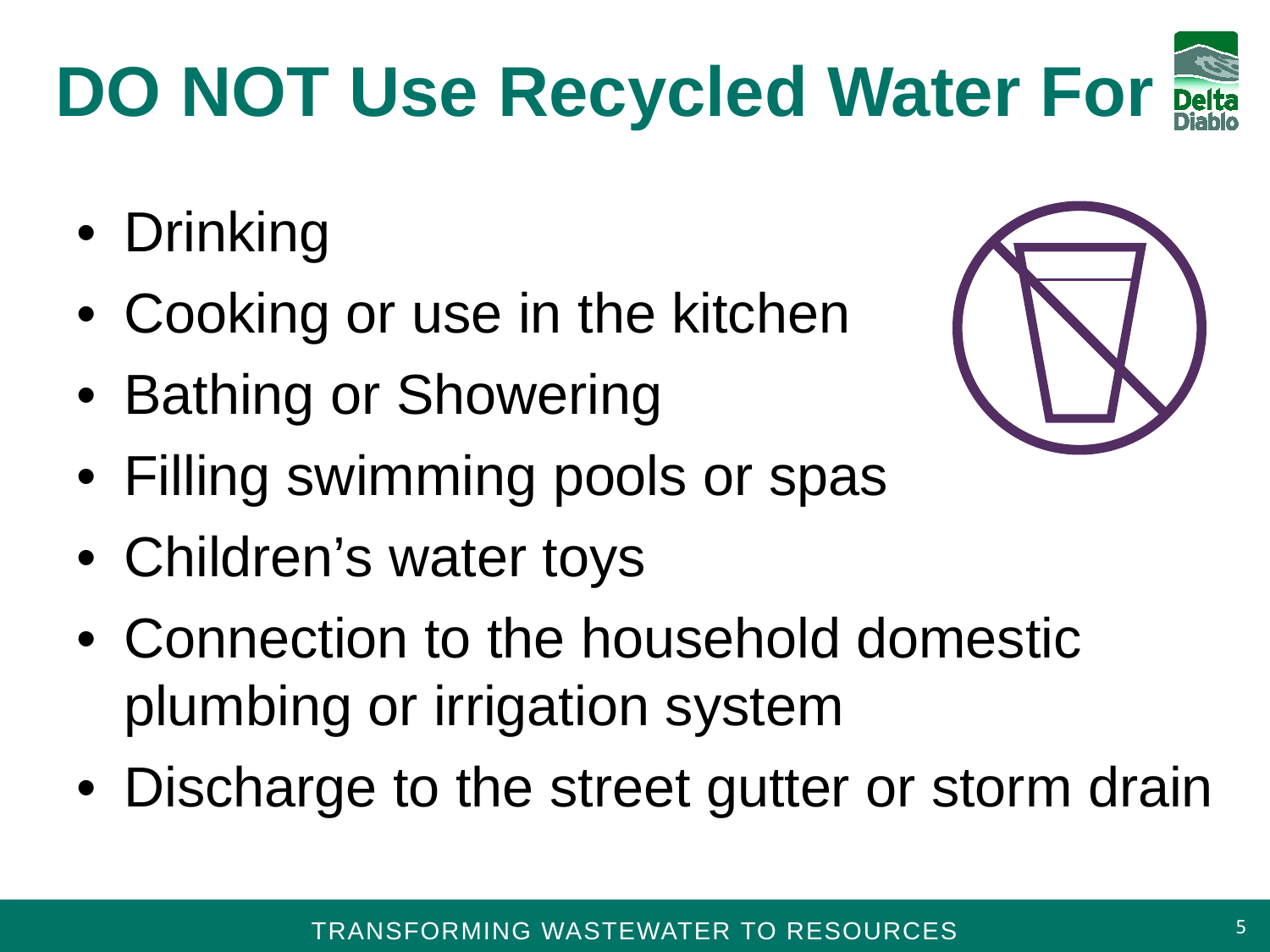# **When Using Recycled Water**



- Prevent spraying onto food handling areas.
- Do no overwater and allow runoff into street gutters or storm drains.
- Do not take more than you need. If extra, discharge it to a landscaped area.
- Use hand-watering application methods (hose, buckets, sprinkling cans, etc.).
- Recycled water contains nutrients so extra fertilizer is likely not necessary.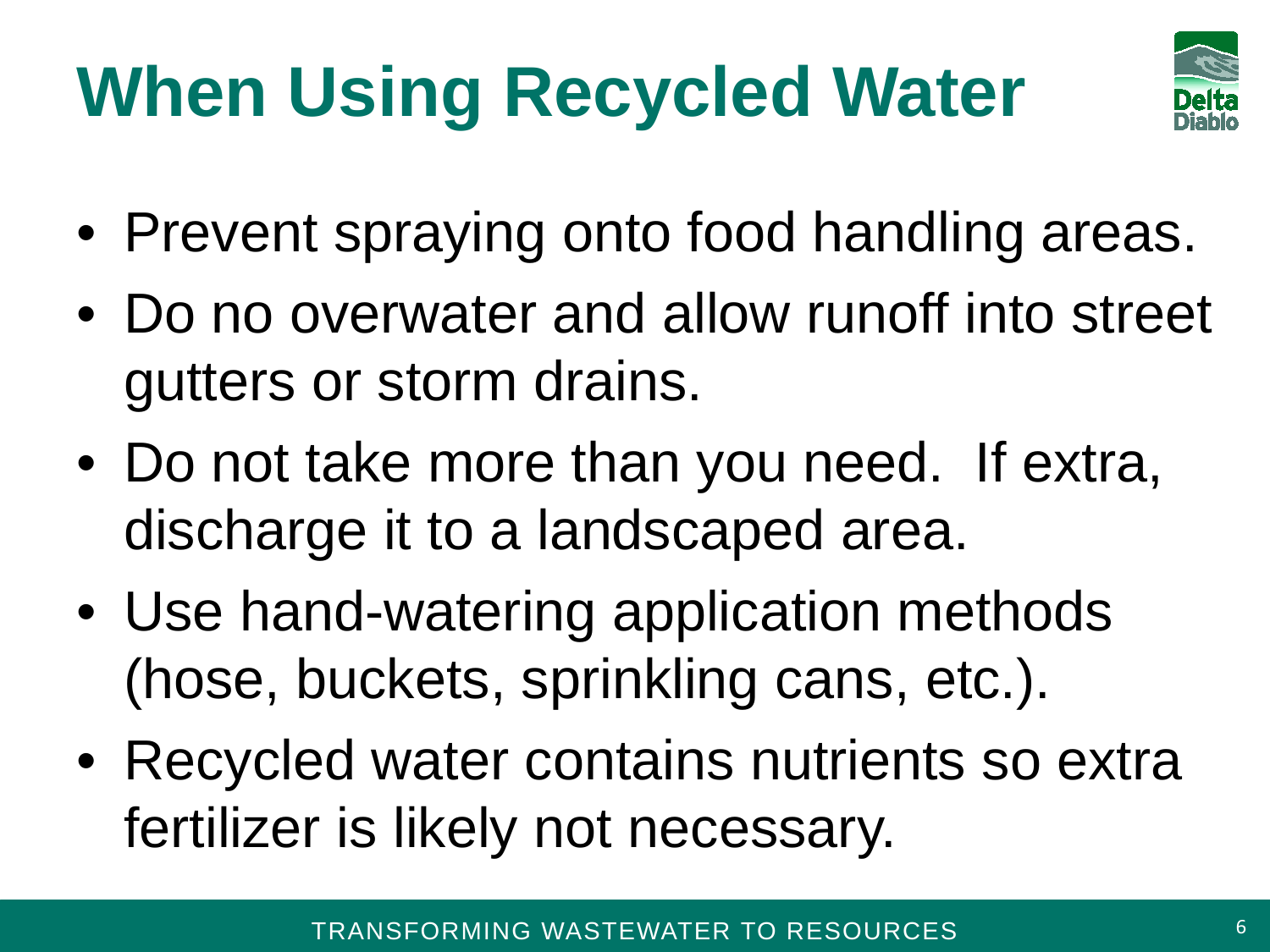## **Heath and Safety Guidelines**



- Practice good sanitation habits. Wash your hands with drinking water after using recycled water, especially before eating or smoking.
- You may use recycled water for irrigating vegetables and fruit bearing plants:
	- Wash vegetables/fruits with drinking water prior to cooking or consuming.
- All equipment (hoses, containers, etc.) that come into contact with recycled water shall be dedicated for use only with recycled water.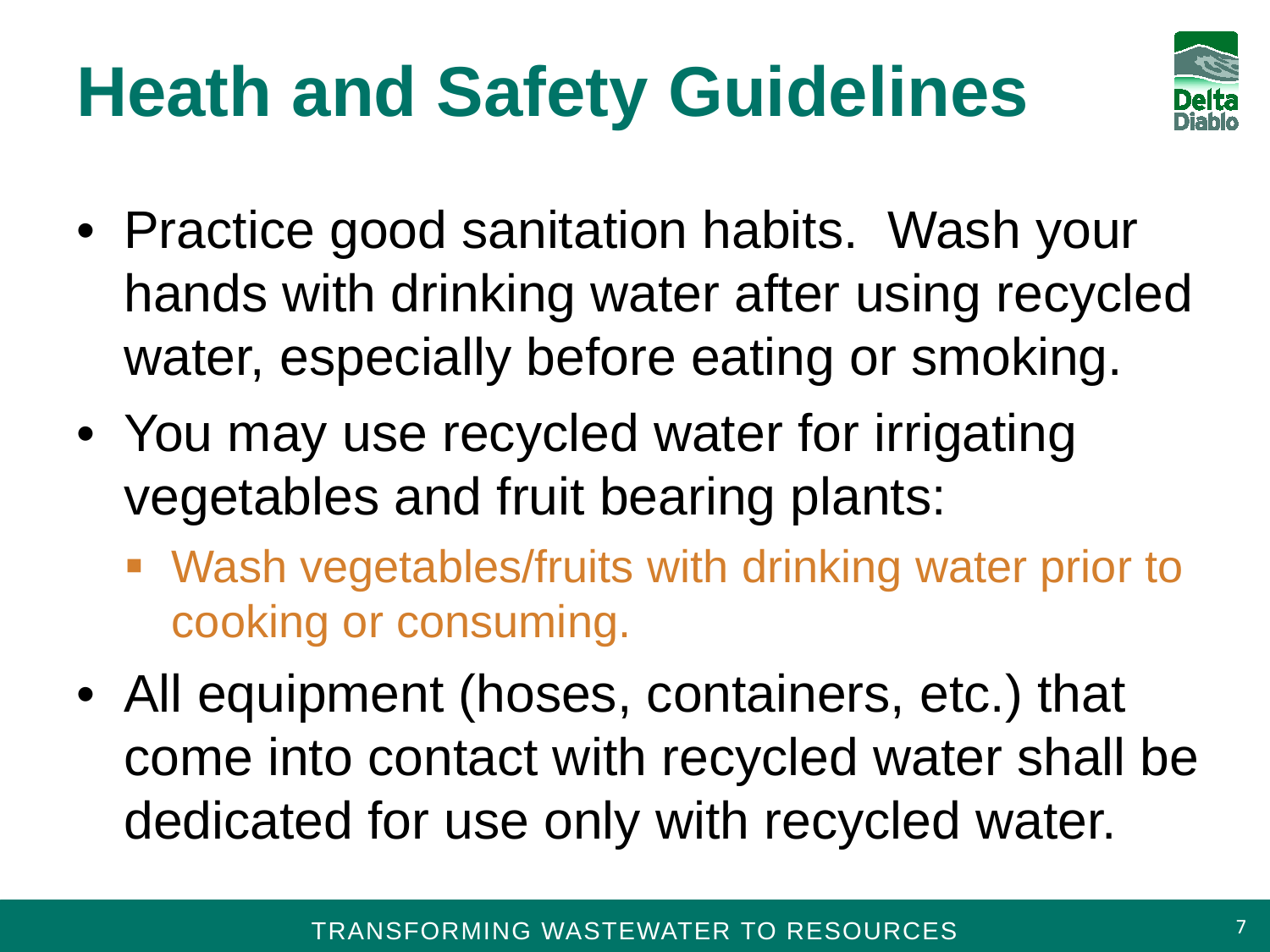#### **Permitting Procedures**



- Review and complete the Use Application/ Agreement
- Provide proof of residency (driver's license is preferable, but utility bills are acceptable)
- Receive recycled water training
- Receive District "Approved User" ID card

| Residential Recycled Water Fill Station Pilot Program<br><b>Authorized User of Recycled Water 2021</b> |       |  |
|--------------------------------------------------------------------------------------------------------|-------|--|
| NAME:                                                                                                  |       |  |
| Issued by:                                                                                             |       |  |
|                                                                                                        | Date: |  |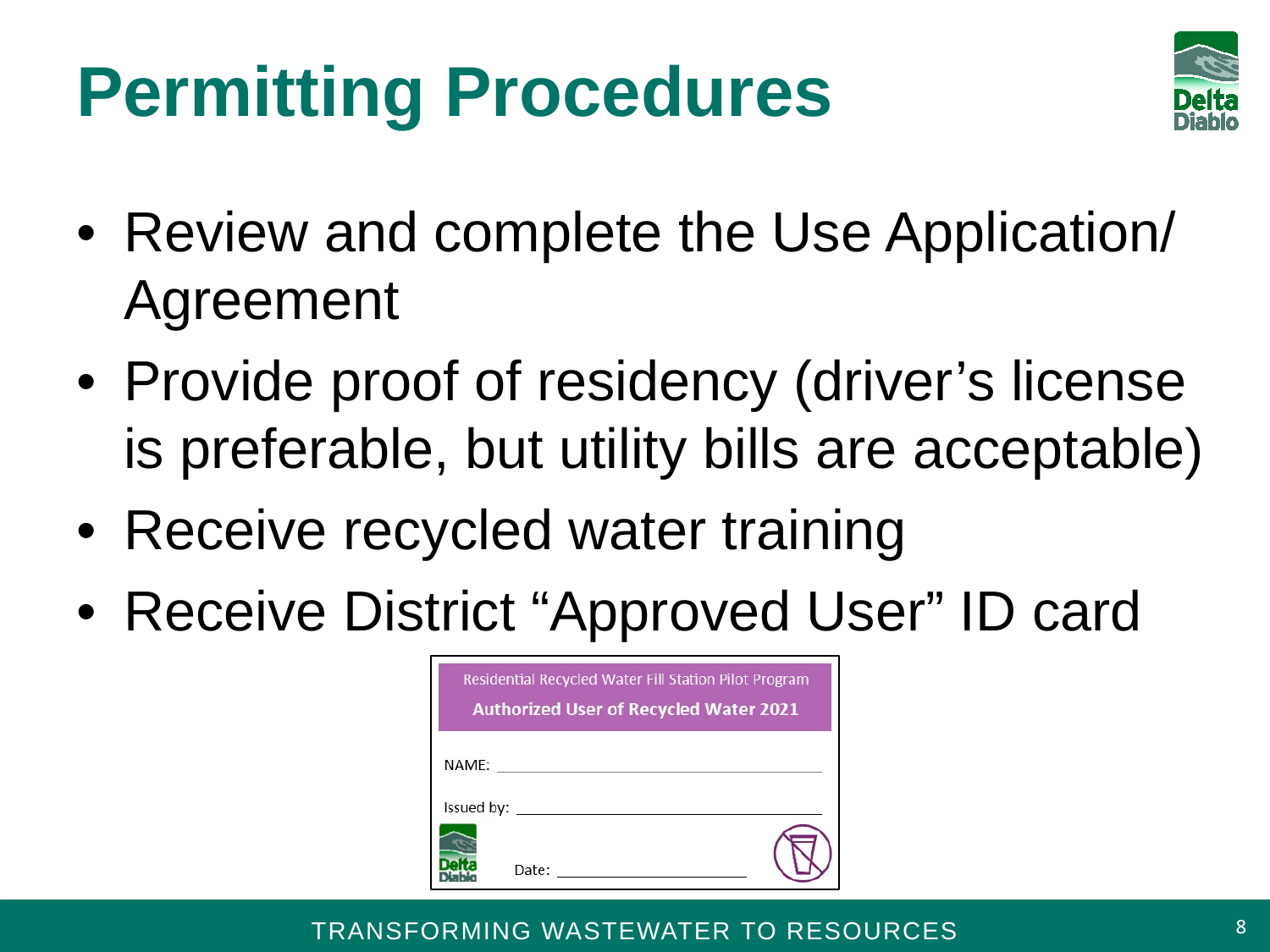#### **Fill Station Guidelines**



- Fill Station operating hours: See website for hours of operation [www.deltadiablo.org](https://www.deltadiablo.org/recycled-water-2ab9d8c)
- Show personal ID and District issued ID **NO PERSONAL ID + NO APPROVED USER CARD = NO WATER**
- Customers must provide their own sealable containers (min. 1 gallon, max. 300 gallons)
	- **Maximum volume per trip 300 gallons**
- Children under 12 must remain in vehicle
- Please be patient if Fill Station is busy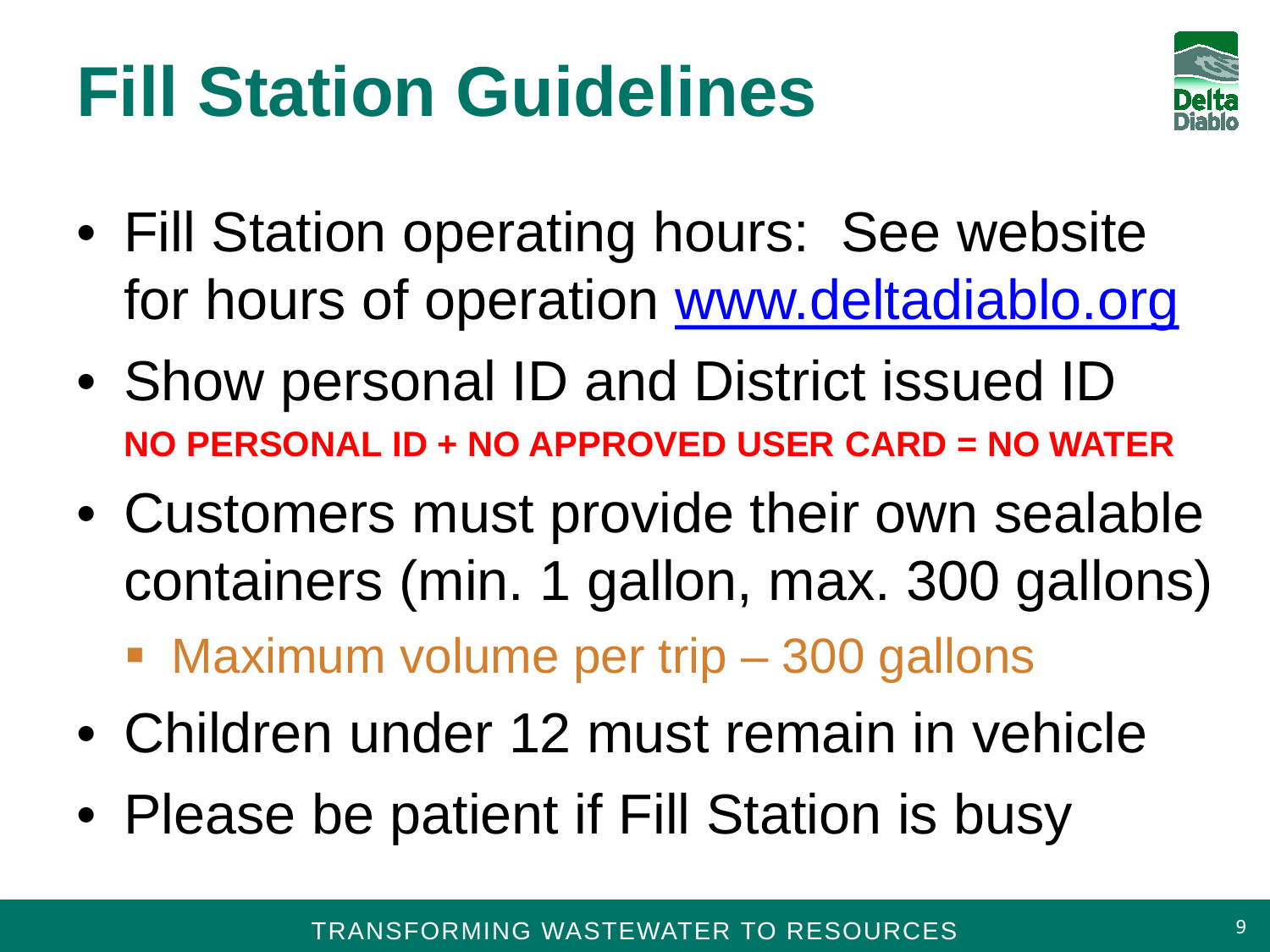## **Transportation Guidelines**

- All containers must have notification stickers
- Water weighs 8.34 pounds/gallon
	- **10 gallons weigh 83.4 pounds**
	- 100 gallons weighs 834 pounds
	- 300 gallons weight 2,502 pounds
- Heavy loads and sloshing water can increase stopping distances
- Safely secure containers and be aware of the weight capacity of your vehicle